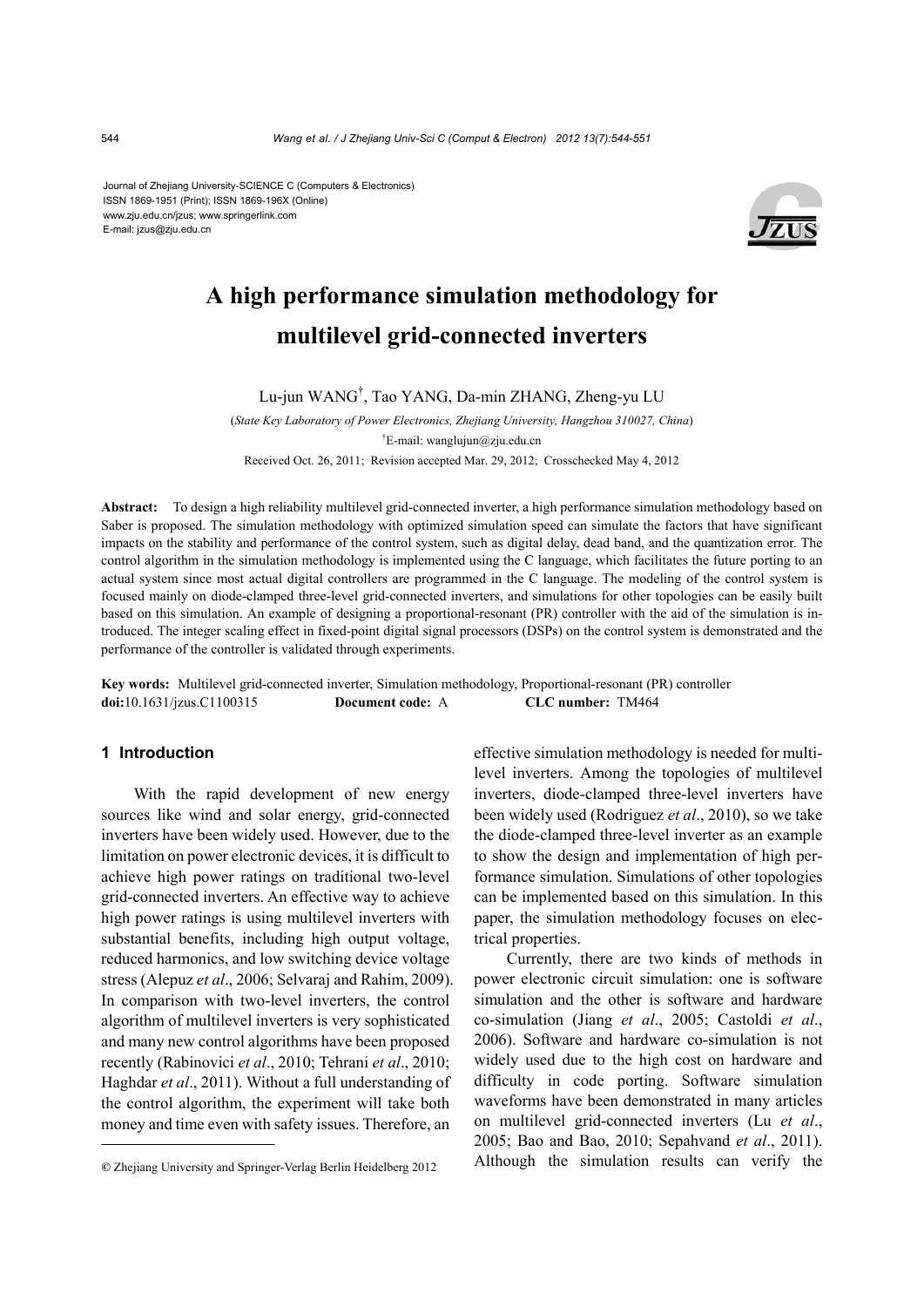proposed theory, they still have the following shortcomings. First, the simulation results are not accurate enough. The simulation is based on the assumption of an ideal environment, and does not consider such factors that have great impacts on control performance, including dead-band effect, quantization error, and digital delay. Simulation parameters are difficult to use directly in the experiment. Second, the control algorithms take much effort to be ported to an actual system. Most experimental control chips are programmed in the C language, while most simulations are built with library modules. When we port simulation algorithms to experimental control chips, extensive modification is needed and some of the algorithms may not be implemented. Third, the simulation speed is not optimized, and thus the simulation process may take much time as the topology and control systems of multilevel grid-connected inverters are very complex.

To overcome these shortcomings, a high performance simulation methodology based on Saber is proposed in this paper. The operational state of an actual system is simulated and the simulation results are more convincing. The variable types, logical processes, and algorithms are exactly the same as those in a digital signal processor (DSP). Note that the information and numerical accuracy provided by the simulation are closely related to research purposes. This paper focuses on the control algorithm of multilevel grid-connected inverters and the target is to make minimal modifications when porting the algorithm to an actual system.

Numerical simulation technology and the reliability of software simulation have been analyzed by Nichols *et al*. (1993). Saber is professional power electronic circuit simulation software produced by the Synopsys Company. It not only has the basic functions for circuit simulation but also has a user-friendly modeling language (Chwirka, 2000).

## **2 Simulation design**

The system structure of a three-phase three-level grid-connected inverter is shown in Fig. 1. The input of the system is connected to DC voltage and the output of the system is connected to the grid. The nonlinear devices in the main circuit are 12 insulated gate bipolar transistors (IGBTs) and 6 clamping diodes. The linear devices in the main circuit are an inductor-capacitor-inductor (LCL) filter and DC link capacitors. The control system first samples inverterside inductor currents, grid voltage, and DC capacitor voltages, and then generates 12 pulse-width modulated (PWM) output signals through a complex arithmetic operation. In this paper, the method for controlling the three-level grid-connected inverter is space vector pulse width modulation (SVPWM), which can increase DC voltage utilization and easily fulfill neutral-point potential balancing.

In stationary coordinate systems, the current control block diagram is shown in Fig. 2. Supposing that the system controller  $G_c(s)$  is a PR controller, if

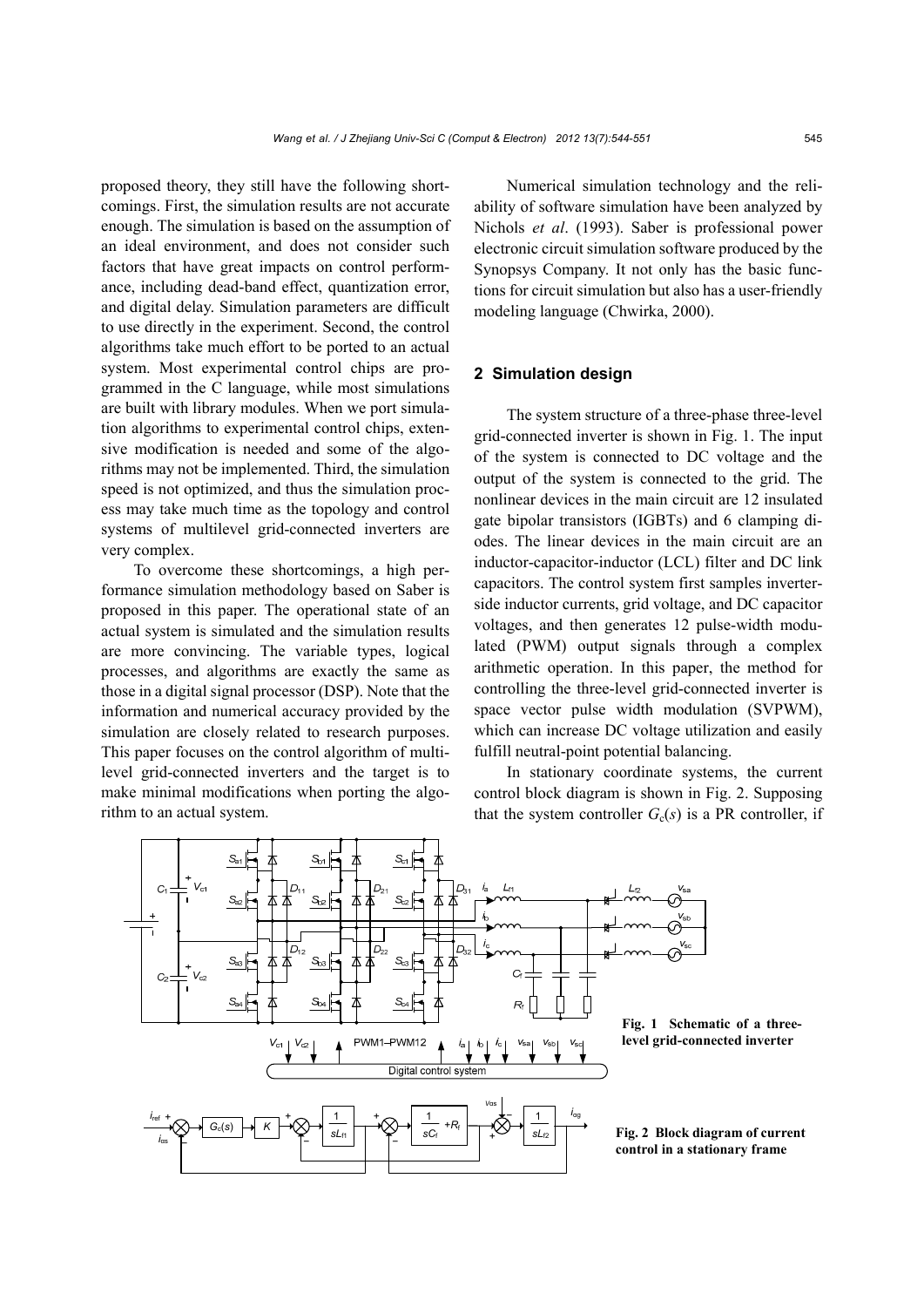we apply the control parameters calculated according to Fig. 2 to an actual system, the proposed controller is likely to fail since the system model is so inaccurate that it can be used only for theoretical analysis. For example, delay from sampling to PWM output is not considered, dead-band effect is not included, and effect of the quantization error on control performance is not taken into account. In fact, the delay from data sampling to DSP output may have a maximum of one switching cycle, and a stable system may become unstable due to this delay (Nussbaumer *et al*., 2005). In addition, feedback control cannot suppress the noise in the feedback circuit, so the feedback circuit usually contains a low-pass filter, which will limit the bandwidth of the control system. Most importantly, although the digital control method commonly used in three-level inverters improves control flexibility, it brings quantization errors, which makes it difficult to establish an accurate mathematical model. In simulation, if the data type and its memory size are the same as in an actual system, the effect of the quantization error can be simulated accurately. In short, for such a complex system as a three-level inverter, it is difficult to design control programs exactly the same as in actual systems by only theoretical analysis; however, the high performance simulation methodology proposed in this paper could solve all the above problems.

## **2.1 Design principles**

The following principles are used in designing the simulation:

1. Considering as many factors affecting control performance as possible, the first priority in system simulation is providing accurate and necessary information to designers. For hardware designers, it is necessary to implement circuit level simulation accurately. For software designers, various control algorithms should be easily implemented and all factors having significant impacts on control performance should be considered.

2. Control algorithms can be easily ported to an actual system. Currently, the DSP in three-level grid-connected inverters is programmed mainly in the C or C++ language. Thus, it would be very simple to port if the control algorithm in simulations is implemented using the same language as in DSP.

3. Simulation speed should be optimized to improve efficiency, and various parameters and control algorithms can be tested.

### **2.2 Modeling main circuit devices**

In the main circuit, there are IGBTs, clamping diodes, DC link capacitors, and an LCL filter. The DC link capacitors and the LCL filter are linear devices while the IGBTs and the clamping diodes are nonlinear devices. It is easy to design simulation parameters of a linear device, which can just be the same as in an actual system. However, when designing simulation parameters of a nonlinear device, the actual parameters, simulation speed, and simulation convergence should be taken into account. Simulation software finds the values of the analog circuit network through an iterative method, so if it always takes a long time for the results to converge or if the analog circuit network is very complex, the simulation speed will be very slow. IGBT is a sophisticated semiconductor device whose accurate modeling is not only complex but also unnecessary. In terms of dead-band effects, the rising time and falling time play an important role, and in terms of turning on and turning off of each IGBT, the forward voltage and on resistance have a significant impact. Therefore, we choose an ideal power switch and two power diodes supplied by the Saber library to simulate an IGBT. The ideal power switch can be seen as a variable resistor which can be used to set rising time and falling time. Using the devices supplied by the Saber library has the advantage of reducing the possibility of non-convergence because the library components have been tested and optimized by Saber. Parameters and interconnections of the ideal power switch and power diodes are shown in Fig. 3.



**Fig. 3 Model diagram of an insulated gate bipolar transistor (IGBT)**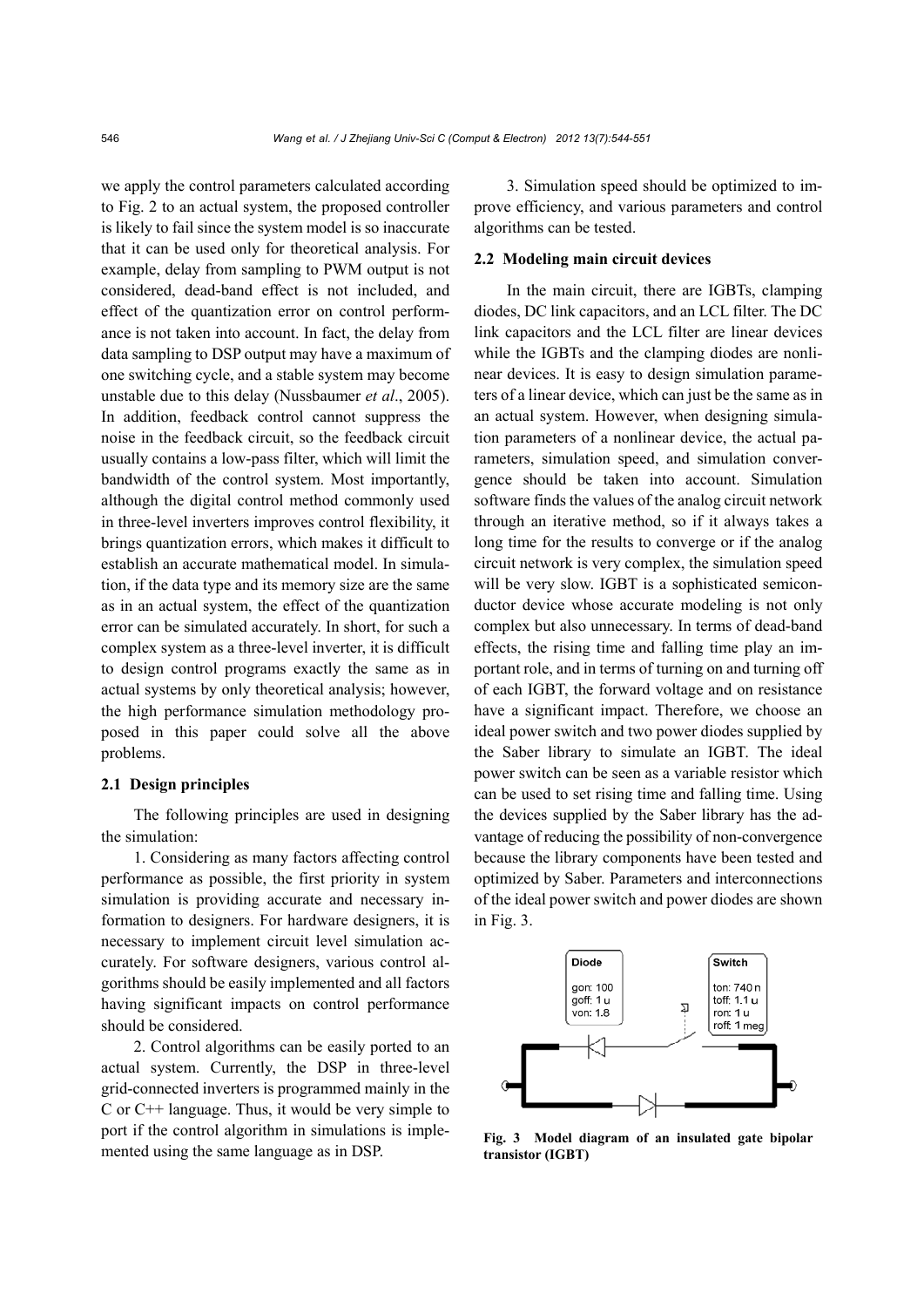## **2.3 Modeling the control system**

In an actual DSP control system for a three-level grid-connected inverter, the core algorithm is implemented in interrupt routine to meet the requirements of real-time control. As shown in Fig. 4, the first step of data processing is signal sampling (the sampling data may require filtering due to the noise in the sampling circuit), then running the core algorithm, and finally setting output registers according to the results.



**Fig. 4 Data processing diagram in an actual DSP control system**

To simulate an actual DSP control system and facilitate program debugging, a digital control module (Fig. 5) is built in the Saber environment. The module has 25 pins, including 8 input pins for sampling signals, 12 output pins for PWM signals, 4 output pins for watching internal variables, and 1 input pin for interrupt signal. The interrupt signal of the model is a square wave whose frequency is half of the switching frequency. When the interrupt signal changes, the internal event\_on() function will be triggered and the data processing as shown in Fig. 4 will be carried out. Since the algorithm will not be calculated until the interrupt signal changes, the calculation time is reduced. The MAST modeling language used in Saber is similar to the C language and can implement many control algorithms. However, it is not as flexible as the C language. For example, in the Saber MAST language, integer variable and shift operation which are widely used in fixed-point DSP are not supported.

In our simulation methodology, the MAST module handles only input and output signals, and the core algorithm is implemented in a foreign C subroutine which can be called by the MAST module. As shown in Fig. 6, the control system consists of four parts. During the simulation process, when the interrupt signal is triggered, the MAST module immediately reads the input signals and passes the signals to a foreign C subroutine. The foreign C subroutine first records the current simulation time and the signals passed by the MAST module, then runs the core algorithm, and finally returns calculation results to the MAST module. After receiving the results, the MAST module updates output pins after a delay of one switching period. To facilitate the study on advanced control methods, the simulation methodology also provides an offline debugging function. During offline debugging, the debugging routine running in the VC++ environment first reads the log file, and then passes the parameters to a foreign C subroutine in the same way as in the Saber simulator. Then we can use many debugging methods in the VC++ environment, such as run free, step debugging, and run to breakpoints.



**Fig. 5 Pin diagram of the controller**



**Fig. 6 Structure of the control system**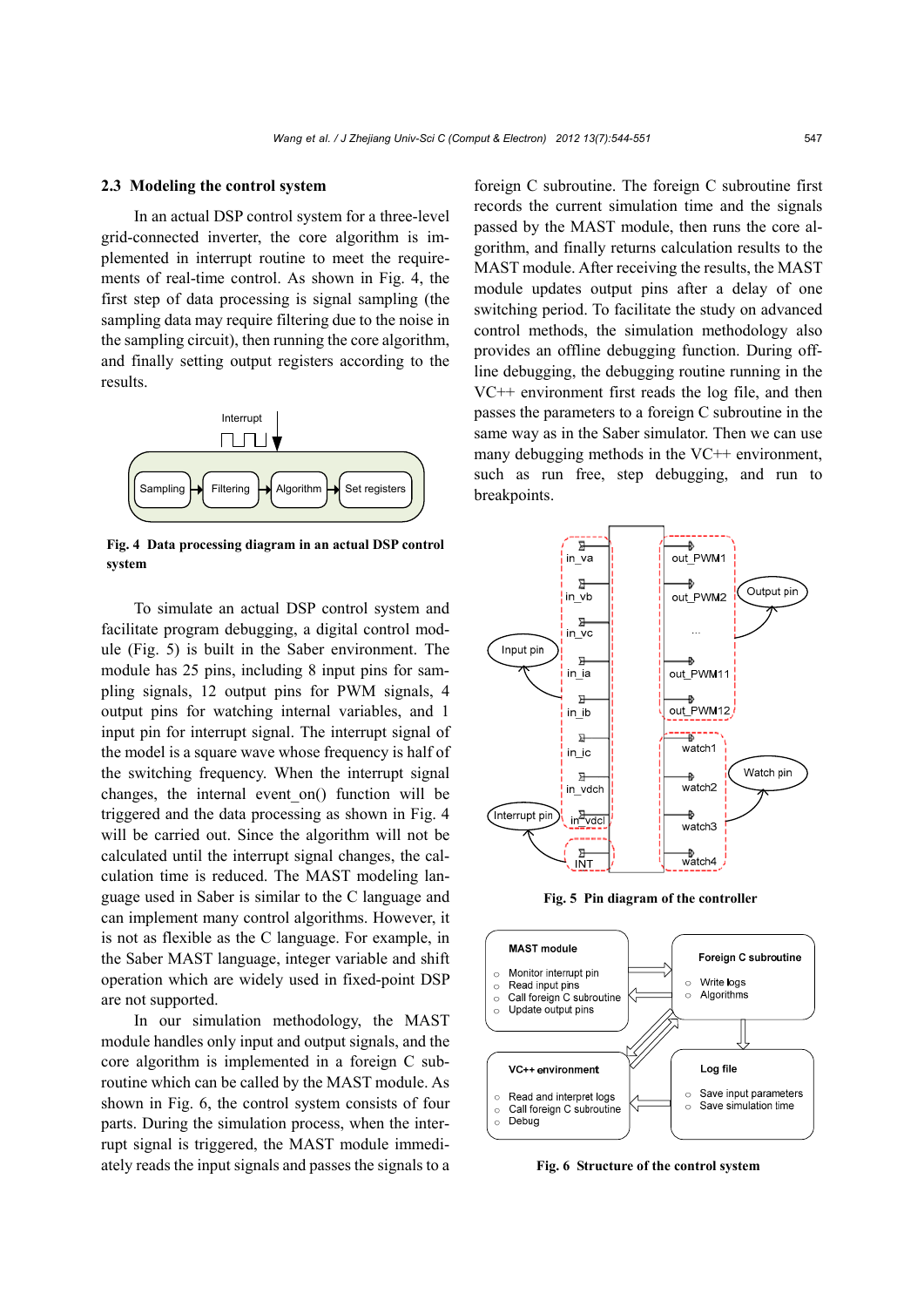548 *Wang et al. / J Zhejiang Univ-Sci C (Comput & Electron) 2012 13(7):544-551* 

### **2.4 PWM signal generation**

Traditionally, PWM signal is generated by comparing a modulating signal produced by a control algorithm with a triangular carrier signal. To improve accuracy, the simulator will reduce simulation step time near the intersection of modulating signal and carrier signal. In fact, when the modulating signal is finalized, the duty cycle is determined and the intersection can be calculated. In the Saber simulation environment, the schedule\_event function can be called directly to change the output signals in the corresponding time, which will increase the simulation speed. The dead-band is generated by the rising edge delay, and IGBT driver circuit delay is generated by the rising edge delay and falling edge delay. All delays are implemented by the schedule event function according to the actual value.

## **3 Example: PR controller**

The widely used method for controlling the inverter is transforming inductor currents to a synchronous frame in which the control variables are DC signals. As a consequence, zero steady-state error control can be achieved with a simple proportionalintegral (PI) controller. However, the DC currents in the synchronous frame are cross-coupling and exact decoupling is difficult to realize. In the stationary frame, there is no coupling between *αβ* axes, but the *αβ* currents are sine waves and the steady-state error cannot be eliminated by a PI controller. Another type of controller, the PR controller, has gained large popularity in recent years due to its capability of eliminating the steady-state error in a stationary frame. Since a PR controller performs an extremely narrow band around its resonant frequency, the widely used form is the quasi-PR controller (Teodorescu *et al*., 2006). The transfer function of the quasi-PR controller is

$$
G_{PR}(s) = K_{P} + \frac{2K_{R}\omega_{c}s}{s^{2} + 2\omega_{c}s + \omega_{0}^{2}},
$$
 (1)

where  $K_{\text{P}}$ ,  $K_{\text{R}}$ , and  $\omega_{\text{c}}$  are control parameters, and  $\omega_{0}$  is the nominal angular frequency of the grid. The discretization form of Eq. (1) is given by

$$
G(z) = \frac{b_0 + b_1 z^{-1} + b_2 z^{-2}}{a_0 + a_1 z^{-1} + a_2 z^{-2}},
$$
 (2)

where the coefficients can be calculated as

$$
a_0 = 1,
$$
  
\n
$$
a_1 = \frac{2\omega_0^2 T^2 - 8}{4 + 4\omega_c T + \omega_0^2 T^2},
$$
  
\n
$$
a_2 = \frac{4 - 4\omega_c T + \omega_0^2 T^2}{4 + 4\omega_c T + \omega_0^2 T^2},
$$
  
\n
$$
b_0 = \frac{4K_p + \omega_0^2 T^2 K_p + 4K_R \omega_c T + 4K_p \omega_c T}{4 + 4\omega_c T + \omega_0^2 T^2},
$$
  
\n
$$
b_1 = \frac{2\omega_0^2 T^2 K_p - 8K_p}{4 + 4\omega_c T + \omega_0^2 T^2},
$$
  
\n
$$
b_2 = \frac{4K_p + \omega_0^2 T^2 K_p - 4K_R \omega_c T - 4K_p \omega_c T}{4 + 4\omega_c T + \omega_0^2 T^2}.
$$

First,  $a_0$ ,  $a_1$ ,  $a_2$ ,  $b_0$ ,  $b_1$ ,  $b_2$  are expressed by floating type numbers. A group of control parameters that has a better control performance than others is obtained by varying-parameter sweep simulation in Saber, that is  $\omega_c = 5$ ,  $K_R = 150$ ,  $K_P = 1.2$ . Then, the  $G(z)$ coefficients, which are floating type numbers, are transformed to integers in fixed-point DSP. An integer type number is yielded by left shifting *n* bits of a floating type number. However, when expressing floating type numbers with integers, we will encounter a lot of quantization errors during scaling and calculating. As the effects of quantization errors on control performance are difficult to model, it is difficult to choose a proper left shift number *n* with theoretical analysis. In our simulation methodology, we use a short integer to define a 16-bit integer variable, and a long integer to define a 32-bit integer variable. Since data type and its memory size are the same as in the actual system, the quantization error is exactly simulated. Grid currents of phase A are shown in Fig. 7 when the left shift number equals 8, 9, 10 or 11. When *n*<10, the phase and amplitude of output currents are out of control; when *n*=10, the output sine wave current is satisfactory; and when *n*>10, the output waveform has no significant changes in comparison with *n*=10.

The simulation runs on a Samsung computer of type R458, which has a 2 GHz dual core CPU and 2 GB RAM. The operating system is Windows XP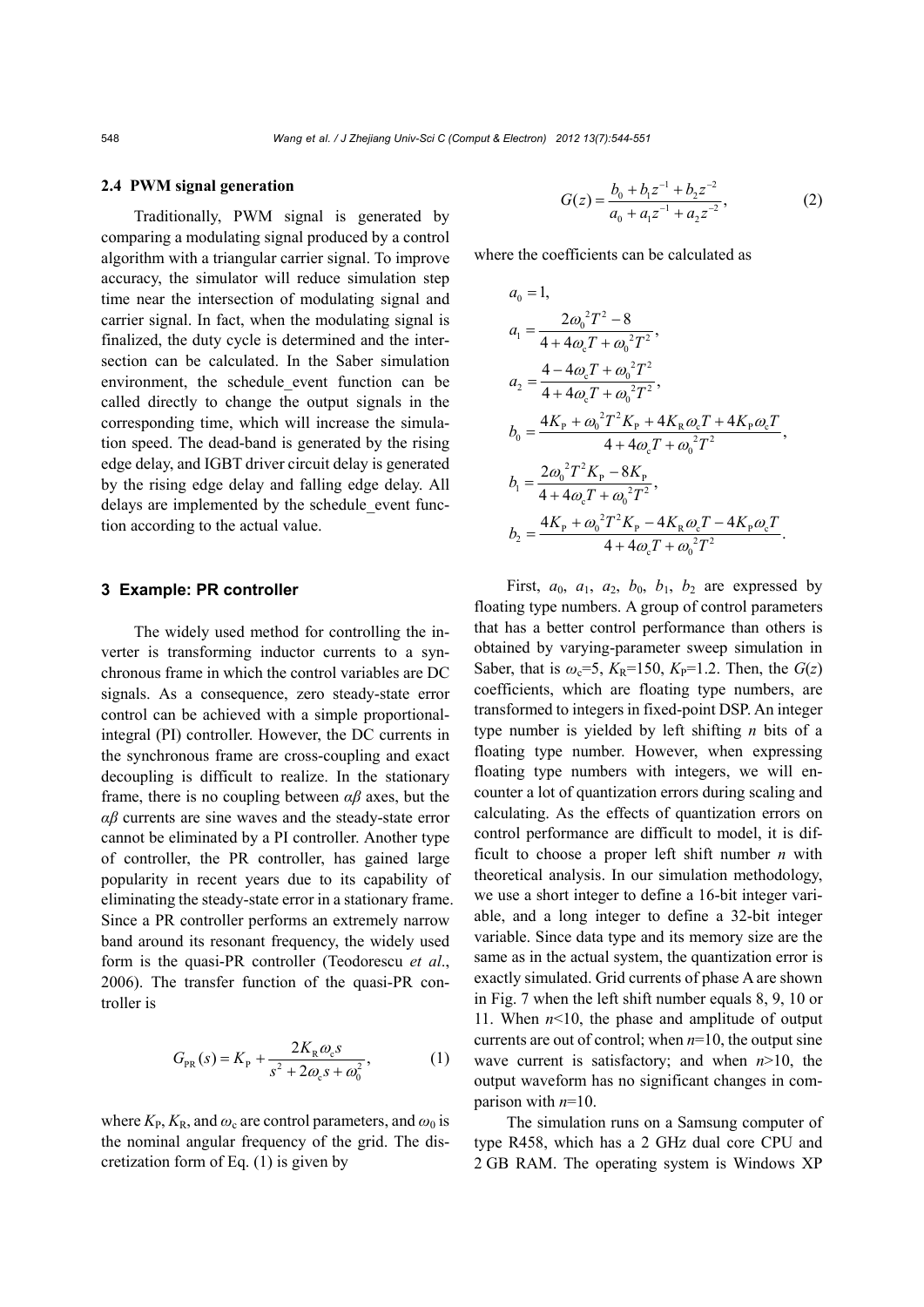

**Fig. 7 Simulation waveforms of phase A current**

professional SP2. We set simulation step time to 100 ns and simulation end time to 0.5 s. In our study, the three main technologies to reduce simulation time are using a simplified IGBT module, using interrupt mode to run the control algorithm, and generating PWM signals according to mathematical calculation. The simulation time is shown in Table 1. We can see that the simulation speed is significantly improved by using a simplified IGBT module and using interrupt mode to run the control algorithm, and generating PWM signals according to mathematical calculation is also helpful for improving simulation speed.

|  | Table 1 Simulation time for four simulation methods |  |  |  |  |
|--|-----------------------------------------------------|--|--|--|--|
|--|-----------------------------------------------------|--|--|--|--|

| Method         | Simulation time (s) |
|----------------|---------------------|
| M1             | 197                 |
| M <sub>2</sub> | 2938                |
| M <sub>3</sub> | 2374                |
| M4             | 276                 |

M1: the simulation method proposed in this paper; M2: the simulation method which is not using a simplified IGBT module; M3: the simulation method whose control system is not using interrupt mode; M4: the simulation method whose PWM signals are generated by comparing a modulating signal with a triangular carrier signal

The quasi-PR controller designed in the simulation is verified by an actual system (Fig. 8). The actual system is a three-level grid-connected inverter for a wind turbine. In the actual system, the IGBT driving signals are transmitted through optical fibers, the sampling signals are isolated by hall devices, and the control chip is TMS320F2812 produced by Texas Instruments Incorporation. TMS320F2812 is a fixedpoint DSP which has a 32-bit accumulator. The parameters of the actual system are listed in Table 2.



**Fig. 8 Photograph of the three-level grid-connected inverter**

**Table 2 Values of experimental parameters** 

| Parameter                 | Value |
|---------------------------|-------|
| Nominal power (kW)        | 50    |
| DC link voltage $(V)$     | 680   |
| Switching frequency (kHz) | 10    |
| Sampling frequency (kHz)  | 10    |
| Grid voltage $(V)$        | 380   |

The quasi-PR controller running in the actual system is ported from the simulation without modifications. Grid voltage waveform and grid current waveform of phase A are shown in Fig. 9 when *n*=10. When  $n>10$ , the waveforms have no significant changes in comparison with Fig. 9. For safety concerns, experiments are not conducted for *n*<10. It can be seen that the simulation results are consistent with the experimental results and the controller designed for simulation can be used in experiments without any further modification. The dynamic performance of the controller is also tested. The amplitude of the grid current reference steps from 15 to 20 A and the waveforms of the actual grid current are captured (Fig. 10). As the rotational inertia of a wind turbine is very large in most systems, this dynamic response is quick enough.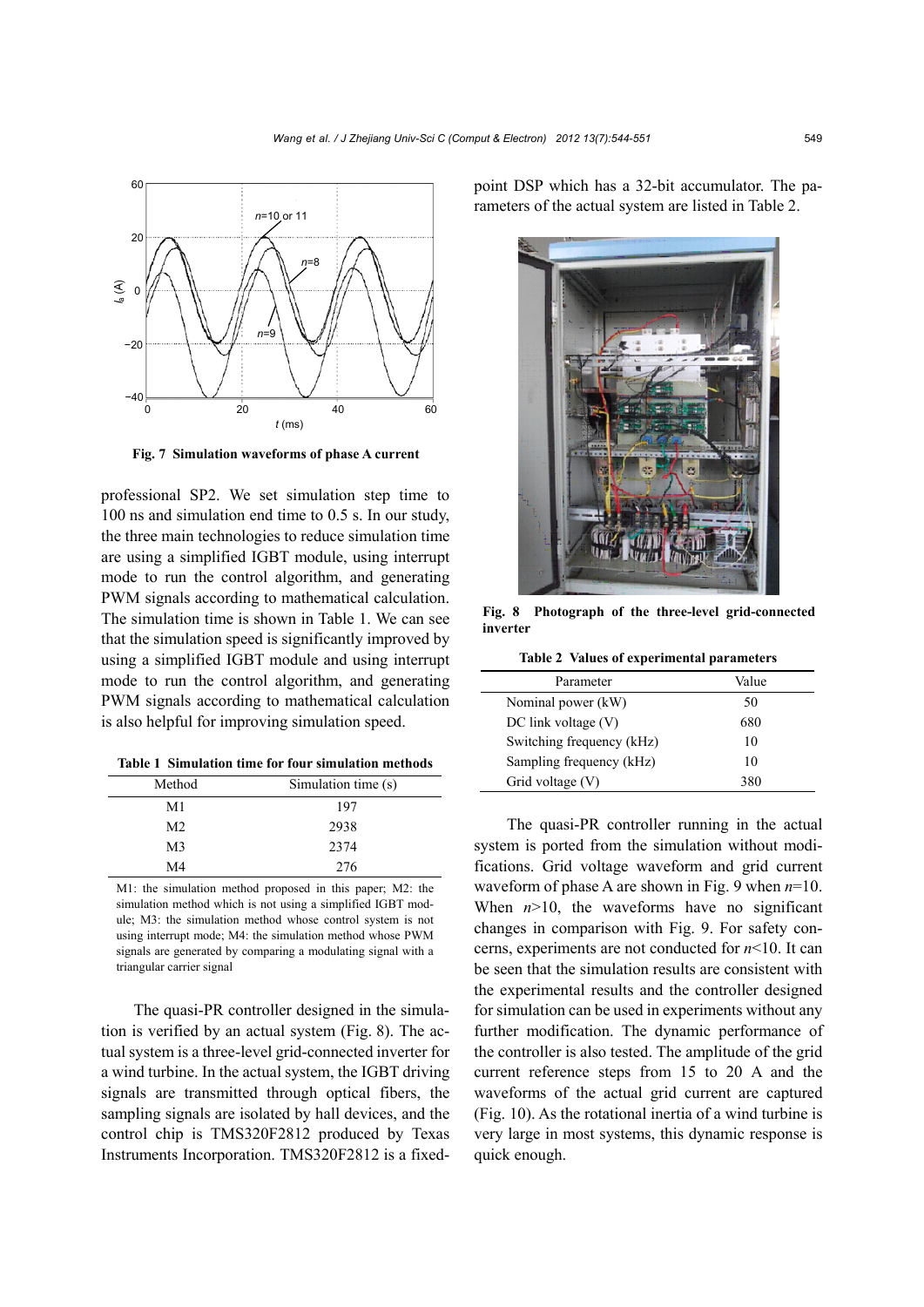

**Fig. 9 Steady state of phase A current and voltage**



**Fig. 10 Dynamic performance of phase A grid current**

# **4 Conclusions**

Considering the complex control method, high power ratings, and other issues in a multilevel gridconnected inverter, we propose a high performance simulation methodology based on Saber. The simulation methodology whose control system is modeled using the C language can simulate the factors that have great impact on control performance, such as dead band, digital delay, and the quantization error. The simulation results are more convincing and can be easily ported to an actual system. We use the diode-clamped three-level grid-connected inverter as an example to show the modeling of main circuit devices and the control system. The other multilevel grid- connected inverters can be designed based on this simulation. Experimental results show that the controller designed for simulation can be used in an actual system without modifications. The simulation methodology also provides an off-line debugging function, which will be helpful for exploring advanced control algorithms. The simulation methodology proposed in this paper can be seen as a simple and effective tool for controlling multi-level gridconnected inverters. With this simulation methodology, researchers will find it more convenient to study multi-level grid-connected inverters.

#### **References**

- Alepuz, S., Busquets-Monge, S., Bordonau, J., Gago, J., Gonzalez, D., Balcells, J., 2006. Interfacing renewable energy sources to the utility grid using a three-level inverter. *IEEE Trans. Ind. Electron.*, **53**(5):1504-1511. [doi:10.1109/TIE.2006.882021]
- Bao, W.B., Bao, J.Y., 2010. Modeling and Simulation of Multilevel Current Source Inverter Based on SIMetrix/ SIMPLIS. Int. Conf. on Computer Application and System Modeling, p.466-470. [doi:10.1109/ICCASM.2010. 5620416]
- Castoldi, M.F., Aguiar, M.L., Junior, A.A.O., Monteiro, J.R.B.A., 2006. A Rapid Prototype Design to Investigate the FPGA-Based DTC Strategy Applied to the Speed Control of Induction Motors. IEEE Int. Conf. on Industrial Technology, p.955-960. [doi:10.1109/ICIT.2006. 372304]
- Chwirka, S., 2000. Using the Powerful SABER Simulator for Simulation, Modeling, and Analysis of Power Systems, Circuits, and Devices. 7th Workshop on Computers in Power Electronics, p.172-176. [doi:10.1109/CIPE.2000. 904711]
- Haghdar, K., Shayanfar, H.A., Alavi, M.H.S., 2011. Selective Harmonics Elimination of Multi Level Inverters via Methods of GPS, SA and GA. Asia-Pacific Power and Energy Engineering Conf., p.1-5. [doi:10.1109/APPEEC. 2011.5749056]
- Jiang, S., Liang, J., Liu, Y., Yamazaki, K., Fujishima, M., 2005. Modeling and Cosimulation of FPGA-Based SVPWM Control for PMSM. 31st Annual Conf. of IEEE Industrial Electronics Society, p.1538-1543. [doi:10.1109/IECON. 2005.1569133]
- Lu, S., Corzine, K.A., Fikse, T.H., 2005. Advanced Control of Cascaded Multilevel Drives Based on P-Q Theory. IEEE Int. Conf. on Electric Machines and Drives, p.1415-1422. [doi:10.1109/IEMDC.2005.195907]
- Nichols, K.G., Lin, J.T., Brown, A.D., Kazmierski, T.J., Zwolinski, M., 1993. Reliability of Circuit-Level Simulation. IEE Colloquium on Surviving Problems in Circuit Evaluation, p.1-4.
- Nussbaumer, T., Heldwein, M.L., Gong, G., Kolar, J.W., 2005. Prediction Techniques Compensating Delay Times Caused by Digital Control of a Three-Phase Buck-Type PWM Rectifier System. 40th Annual Meeting of Industry Applications Conf., p.923-927. [doi:10.1109/IAS.2005. 1518454]